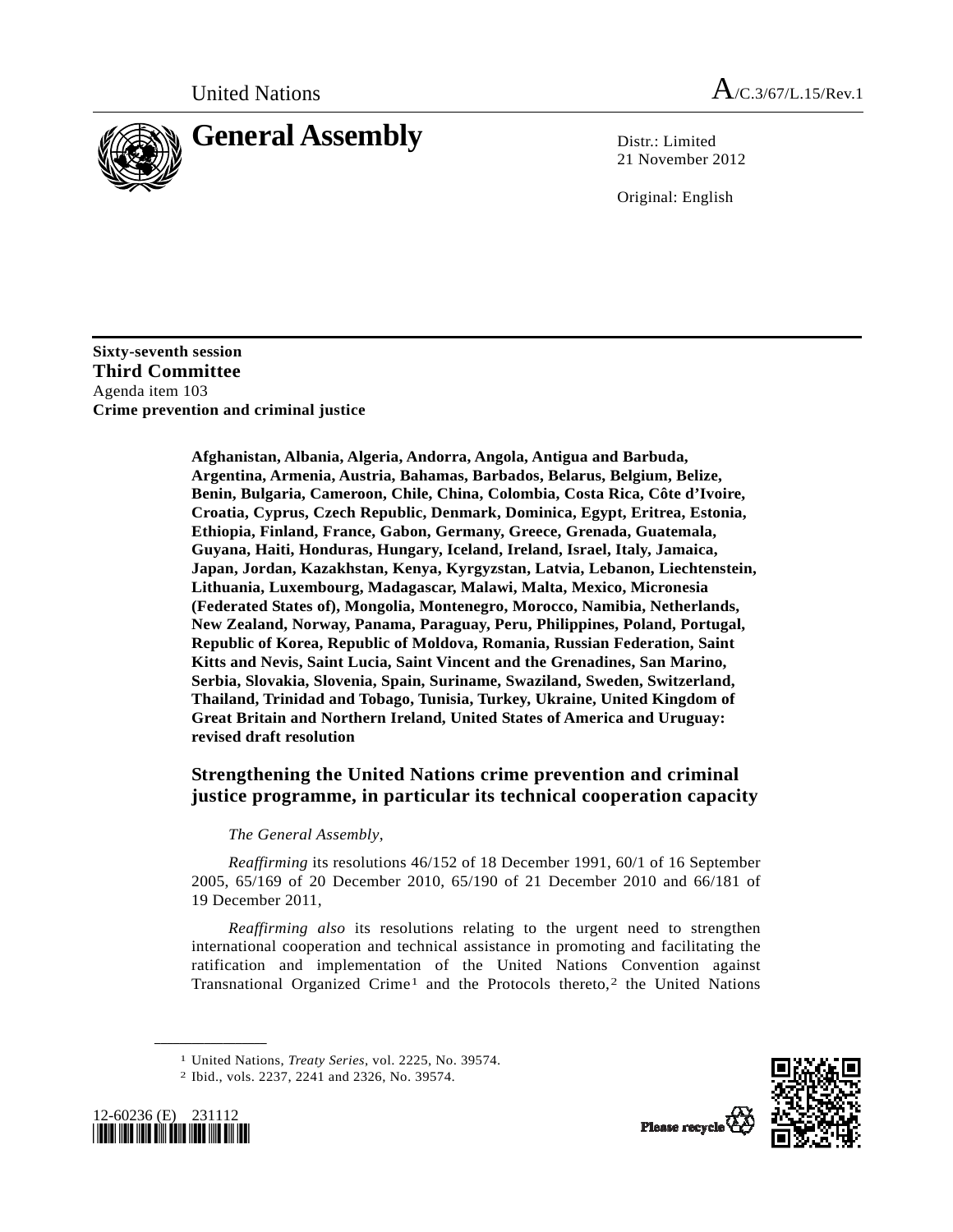Convention against Corruption[3](#page-1-0) and all the international conventions and protocols against terrorism,

*Reaffirming further* the commitments undertaken by Member States in the United Nations Global Counter-Terrorism Strategy adopted on 8 September 2006,[4](#page-1-1) and its successive biennial reviews,[5](#page-1-2)

*Emphasizing* that its resolution 65/187 of 21 December 2010 on the intensification of efforts to eliminate all forms of violence against women and its resolution 65/228 of 21 December 2010 on strengthening crime prevention and criminal justice responses to violence against women, by which it adopted the updated Model Strategies and Practical Measures on the Elimination of Violence against Women in the Field of Crime Prevention and Criminal Justice, have considerable implications for the United Nations crime prevention and criminal justice programme and its activities,

*Recalling* the adoption of its resolution 65/229 of 21 December 2010 on the United Nations Rules for the Treatment of Women Prisoners and Non-Custodial Measures for Women Offenders (the Bangkok Rules), and encouraging in this regard efforts of Member States to conduct further study with a view to utilizing these practical measures,

*Recalling also* the adoption of its resolution 65/230 of 21 December 2010 on the Twelfth United Nations Congress on Crime Prevention and Criminal Justice, in which it endorsed the Salvador Declaration on Comprehensive Strategies for Global Challenges: Crime Prevention and Criminal Justice Systems and Their Development in a Changing World,

*Recalling* the adoption by the Economic and Social Council of resolution 2012/17 of 26 July 2012 on follow-up to the Twelfth United Nations Congress on Crime Prevention and Criminal Justice and preparations for the Thirteenth United Nations Congress on Crime Prevention and Criminal Justice,

*Recalling* its resolution 66/177 of 19 December 2011 on strengthening international cooperation in combating the harmful effects of illicit financial flows resulting from criminal activities, in which it urged States parties to the United Nations Convention against Illicit Traffic in Narcotic Drugs and Psychotropic Substances of 1988,<sup>6</sup> the United Nations Convention against Transnational Organized Crime and the United Nations Convention against Corruption to apply fully the provisions of those Conventions, in particular measures to prevent and combat money-laundering, including by criminalizing the laundering of proceeds of transnational organized crime,

*Taking into consideration* all relevant Economic and Social Council resolutions, in particular resolutions 2012/12, 2012/13, 2012/14, 2012/15, 2012/16, 2012/17, 2012/18 and 2012/19 of 26 July 2012, and all those relating to the strengthening of international cooperation, as well as the technical assistance and advisory services of the United Nations crime prevention and criminal justice

<span id="page-1-0"></span><sup>3</sup> Ibid., vol. 2349, No. 42146.

<span id="page-1-1"></span><sup>4</sup> Resolution 60/288.

<span id="page-1-2"></span><sup>5</sup> See resolution 62/272; see also *Official Records of the General Assembly, Sixty-second Session, Plenary Meetings, 117th to 120th meetings* (A/62/PV.117-120), and corrigendum. 6 United Nations, *Treaty Series*, vol. 1582, No. 27627.

<span id="page-1-3"></span>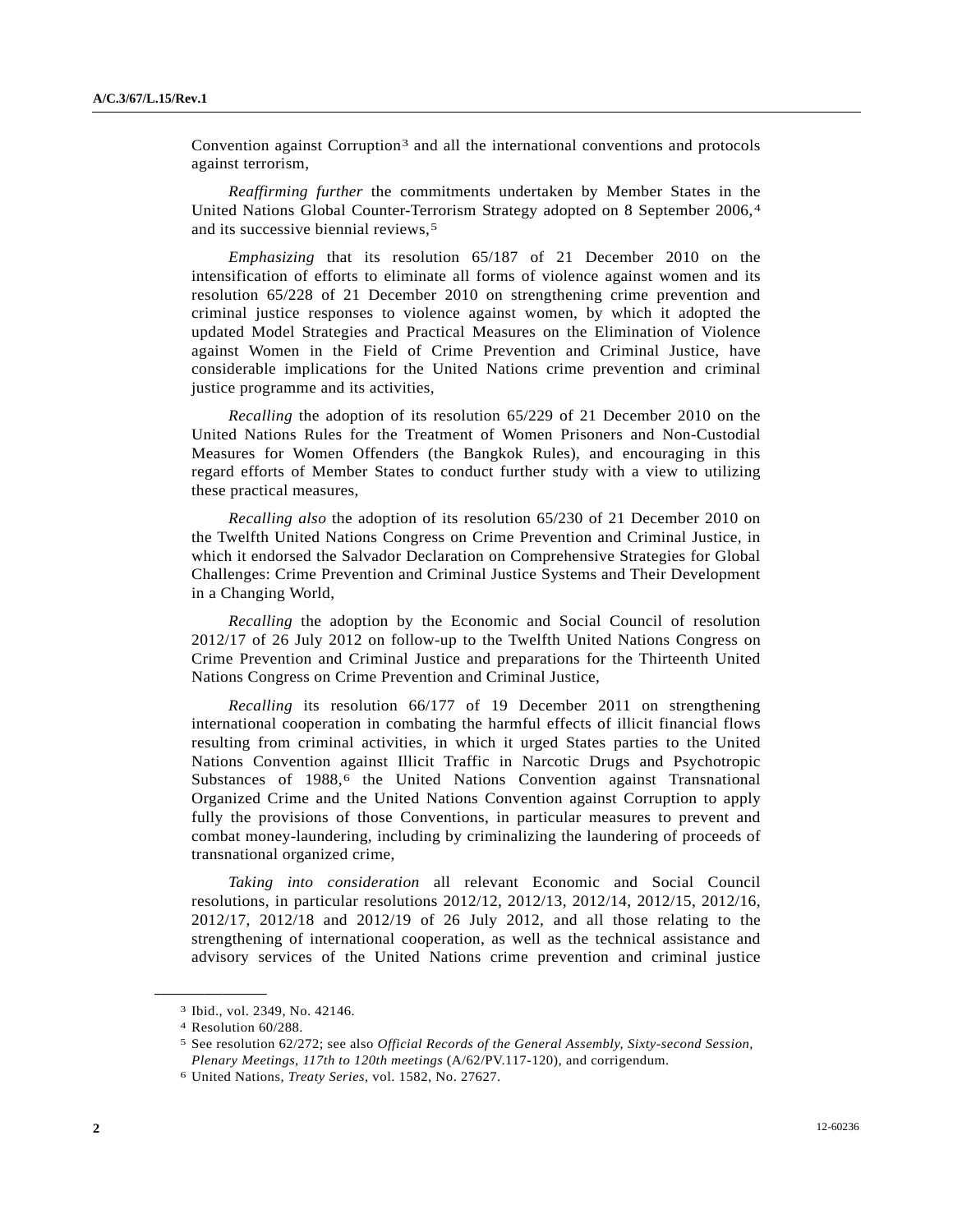programme of the United Nations Office on Drugs and Crime in the fields of crime prevention and criminal justice, promotion and reinforcement of the rule of law and reform of criminal justice institutions, including with regard to the implementation of technical assistance,

*Recalling* its resolution 66/180 of 19 December 2011 on strengthening crime prevention and criminal justice responses to protect cultural property, especially with regard to its trafficking, in which it urged Member States and relevant institutions to reinforce and fully implement mechanisms to strengthen international cooperation, including mutual legal assistance, in order to combat all forms and aspects of trafficking in cultural property and related offences, such as the theft, looting, damage, removal, pillage and destruction of cultural property, and to facilitate the recovery and the return of stolen and looted cultural property,

*Recalling also* the adoption of its resolution 64/293 of 30 July 2010 on the United Nations Global Plan of Action to Combat Trafficking in Persons, reaffirming the need for the full implementation of the Global Plan of Action, expressing the view that it will, inter alia, enhance cooperation and better coordination of efforts in fighting trafficking in persons and promote increased ratification and full implementation of the United Nations Convention against Transnational Organized Crime and the Protocol to Prevent, Suppress and Punish Trafficking in Persons, Especially Women and Children, supplementing the United Nations Convention against Transnational Organized Crime,[7](#page-2-0) and welcoming the work of the United Nations Voluntary Trust Fund for Victims of Trafficking in Persons, Especially Women and Children,

*Recalling further* that the main theme of the Thirteenth United Nations Congress on Crime Prevention and Criminal Justice will be "Integrating crime prevention and criminal justice into the wider United Nations agenda to address social and economic challenges and to promote the rule of law at the national and international levels, and public participation",

*Acknowledging* the importance of the recent work under regional initiatives to combat the smuggling of migrants and the work of the Working Group on the Smuggling of Migrants established by the Conference of the Parties to the United Nations Convention against Transnational Organized Crime at its fifth session;[8](#page-2-1)

*Reaffirming* the resolution on promoting accession to and implementation of the Protocol against the Illicit Manufacturing of and Trafficking in Firearms, Their Parts, and Components and Ammunition, supplementing the United Nations Convention against Transnational Organized Crime, adopted by the Conference of the Parties to the United Nations Convention against Transnational Organized Crime at its sixth session;[9](#page-2-2)

*Noting with appreciation* the establishment by the Secretary-General of the United Nations system task force on transnational organized crime and drug trafficking for the purpose of developing within the United Nations system an effective and comprehensive approach to transnational organized crime and drug trafficking, and reaffirming the crucial role of Member States in this regard, as reflected in the Charter of the United Nations,

<span id="page-2-1"></span><span id="page-2-0"></span><sup>7</sup> Ibid., vol. 2237, No. 39574.

<sup>8</sup> CTOC/COP/2010/17, resolution 5/3.

<span id="page-2-2"></span><sup>9</sup> Resolution 6/2 of 19 October 2012.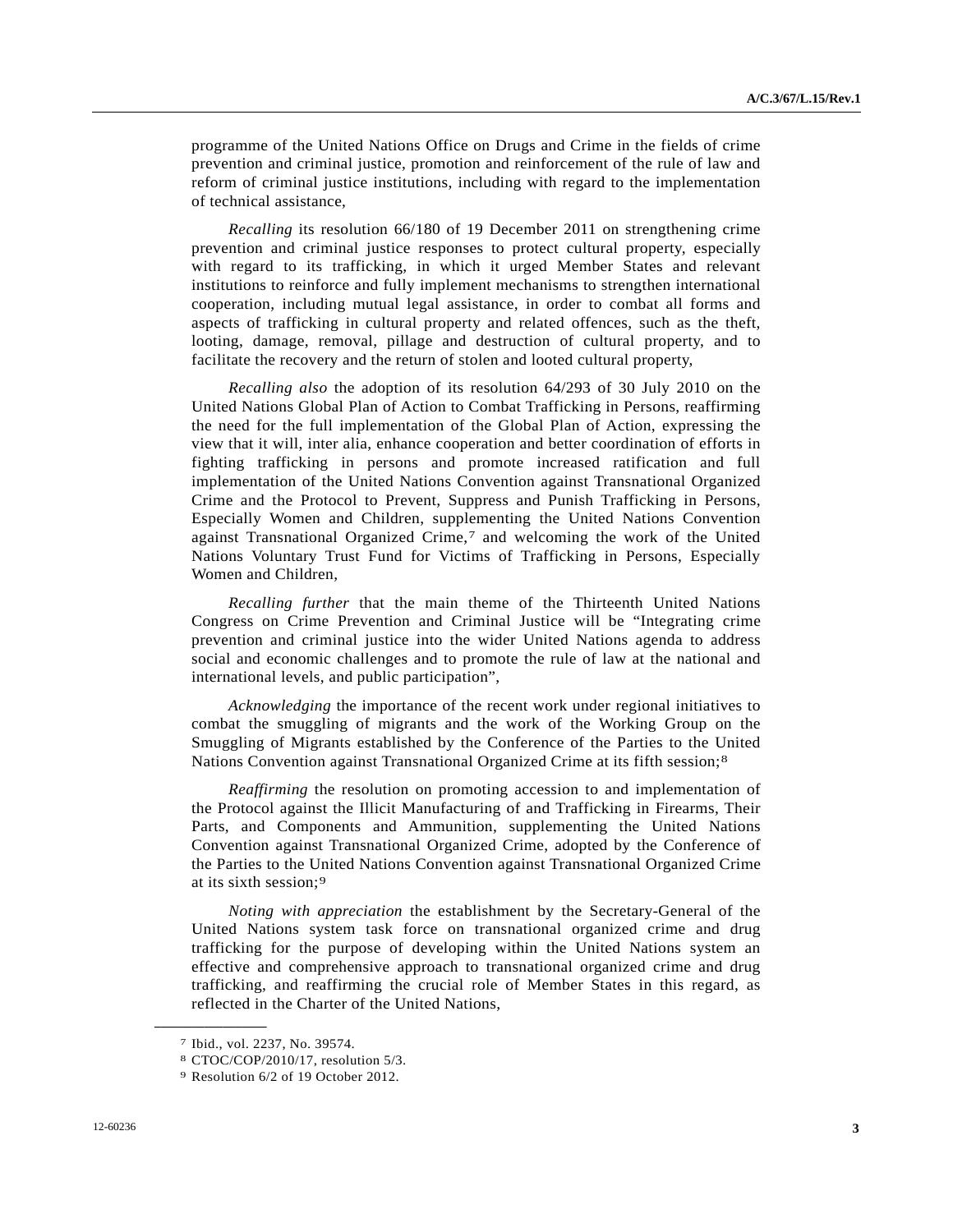*Expressing its grave concern* at the negative effects of transnational organized crime, including smuggling of and trafficking in human beings, narcotic drugs and small arms and light weapons, on development, peace and security and human rights, and at the increasing vulnerability of States to such crime,

*Convinced* of the importance of preventing youth crime, supporting the rehabilitation of young offenders and their reintegration into society, protecting child victims and witnesses, including efforts to prevent their revictimization, and addressing the needs of children of prisoners, and stressing that such responses should take into account the human rights and best interests of children and young people, as called for in the Convention on the Rights of the Child<sup>[10](#page-3-0)</sup> and the Optional Protocols thereto,<sup>[11](#page-3-1)</sup> where applicable, and in other relevant United Nations standards and norms in juvenile justice, where appropriate,

*Concerned* by the serious challenges and threats posed by the illicit trafficking in firearms, their parts and components and ammunition, and concerned about its links with other forms of transnational organized crime, including drug trafficking and other criminal activities, including terrorism,

*Deeply concerned* about the connections, in some cases, between some forms of transnational organized crime and terrorism, and emphasizing the need to enhance cooperation at the national, subregional, regional and international levels in order to strengthen responses to this evolving challenge,

*Concerned* about the growing degree of penetration of criminal organizations and their proceeds into the economy,

*Recognizing* that actions against transnational organized crime and terrorism are a common and shared responsibility, and stressing the need to work collectively to prevent and combat transnational organized crime, corruption and terrorism in all its forms and manifestations,

*Emphasizing* that transnational organized crime must be addressed in full respect for the principle of the sovereignty of States and in accordance with the rule of law as part of a comprehensive response to promote durable solutions through the promotion of human rights and more equitable socioeconomic conditions,

*Expressing deep concern* about environmental crimes, including trafficking in endangered and, where applicable, protected species of wild fauna and flora, and emphasizing the need to combat such crimes by strengthening international cooperation, capacity-building, criminal justice responses and law enforcement efforts,

*Encouraging* Member States to develop, as appropriate, comprehensive crime prevention policies based on an understanding of the multiple factors that contribute to crime and to address such factors in a holistic manner,

*Recognizing* the need to maintain a balance in the technical cooperation capacity of the United Nations Office on Drugs and Crime between all relevant priorities identified by the General Assembly and the Economic and Social Council,

<span id="page-3-0"></span><sup>10</sup> Ibid., vol. 1577, No. 27531.

<span id="page-3-1"></span><sup>11</sup> Ibid., vols. 2171 and 2173, No. 27531.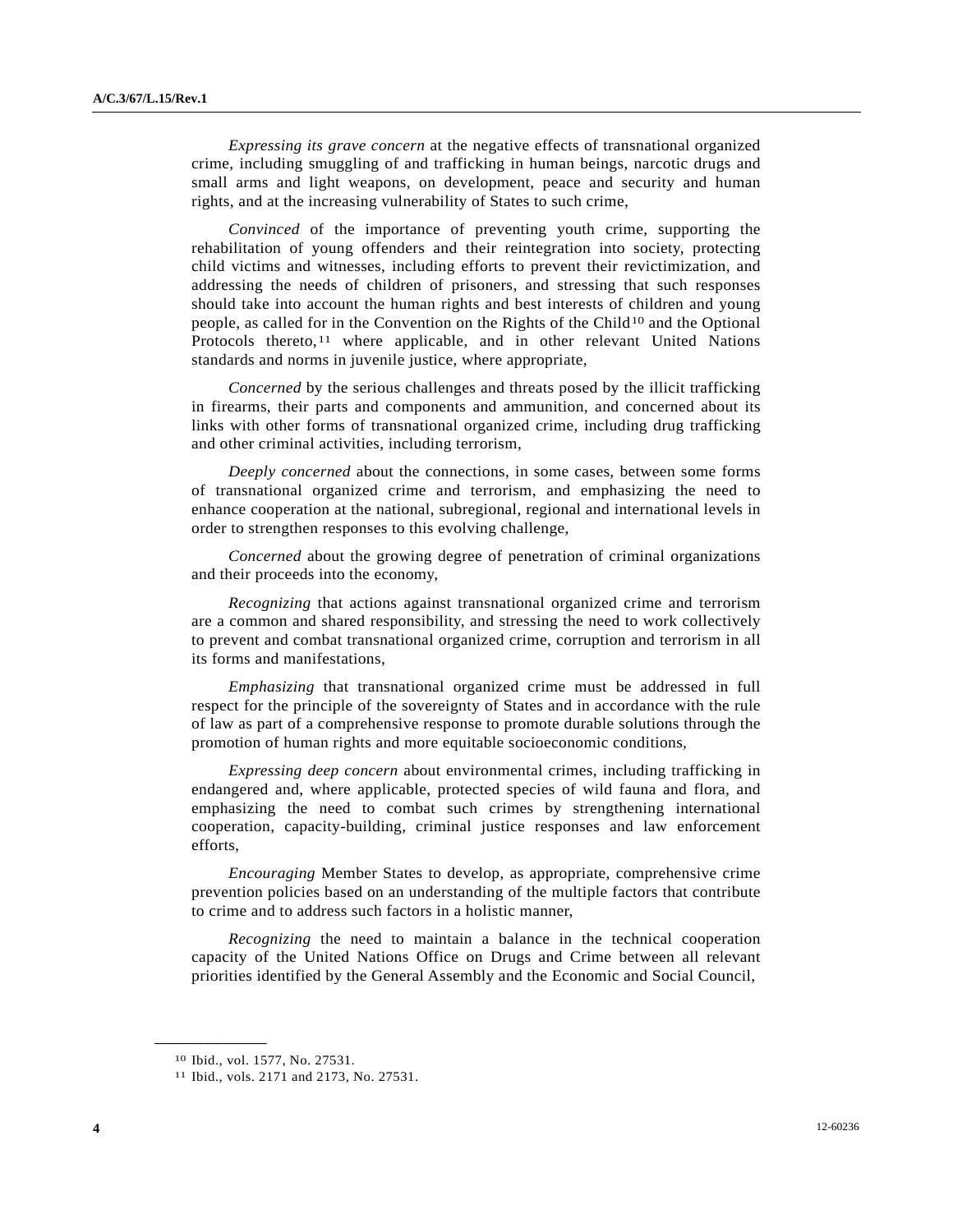*Stressing* that social development should be an integral element of strategies to foster crime prevention and economic development in all States,

*Recognizing* that, thanks to its broad membership and wide scope of application, the United Nations Convention against Transnational Organized Crime offers an important basis for international cooperation, inter alia for extradition, mutual legal assistance and confiscation, and represents in this regard a useful tool that should be further utilized,

*Mindful* of the need to ensure universal adherence to and full implementation of the United Nations Convention against Transnational Organized Crime and the Protocols thereto, and urging States parties to make full and effective use of these instruments,

*Welcoming* the adoption by the United Nations Office on Drugs and Crime of a regional approach to programming, based on continuing consultations and partnerships at the national and regional levels, particularly on its implementation, and focused on ensuring that the Office responds in a sustainable and coherent manner to the priorities of Member States,

*Recognizing* the general progress made by the United Nations Office on Drugs and Crime in the delivery of advisory services and assistance to requesting Member States in the areas of crime prevention and criminal justice reform, corruption, organized crime, money-laundering, terrorism, kidnapping and trafficking in persons, including the support and protection, as appropriate, of victims, their families and witnesses, as well as drug trafficking and international cooperation, with special emphasis on extradition and mutual legal assistance,

*Reiterating its concern* regarding the overall financial situation of the United Nations Office on Drugs and Crime,

 1. *Takes note with appreciation* of the report of the Secretary-General prepared pursuant to resolution  $66/181$  $66/181$  $66/181$ ;<sup>12</sup>

 2. *Reaffirms* that the United Nations Convention against Transnational Organized Crime<sup>1</sup> and the Protocols thereto<sup>2</sup> represent the most important tools of the international community to fight transnational organized crime;

 3. *Notes with appreciation* that the number of States parties to the United Nations Convention against Transnational Organized Crime<sup>6</sup> has reached one hundred and seventy-two, which is a significant indication of the commitment shown by the international community to combat transnational organized crime;

 4. *Urges* Member States that have not yet done so to consider ratifying or acceding to the United Nations Convention against Transnational Organized Crime and the Protocols thereto, the United Nations Convention against Corruption<sup>3</sup> and the international conventions and protocols related to terrorism, and urges States parties to these conventions and protocols to make efforts towards their full implementation;

 5. *Underlines* the need for the urgent adoption of the mechanism to review the implementation of the United Nations Convention against Transnational Organized Crime and the Protocols thereto aimed at assisting States parties in the

<span id="page-4-0"></span>**\_\_\_\_\_\_\_\_\_\_\_\_\_\_\_\_\_\_**  12 A/67/156.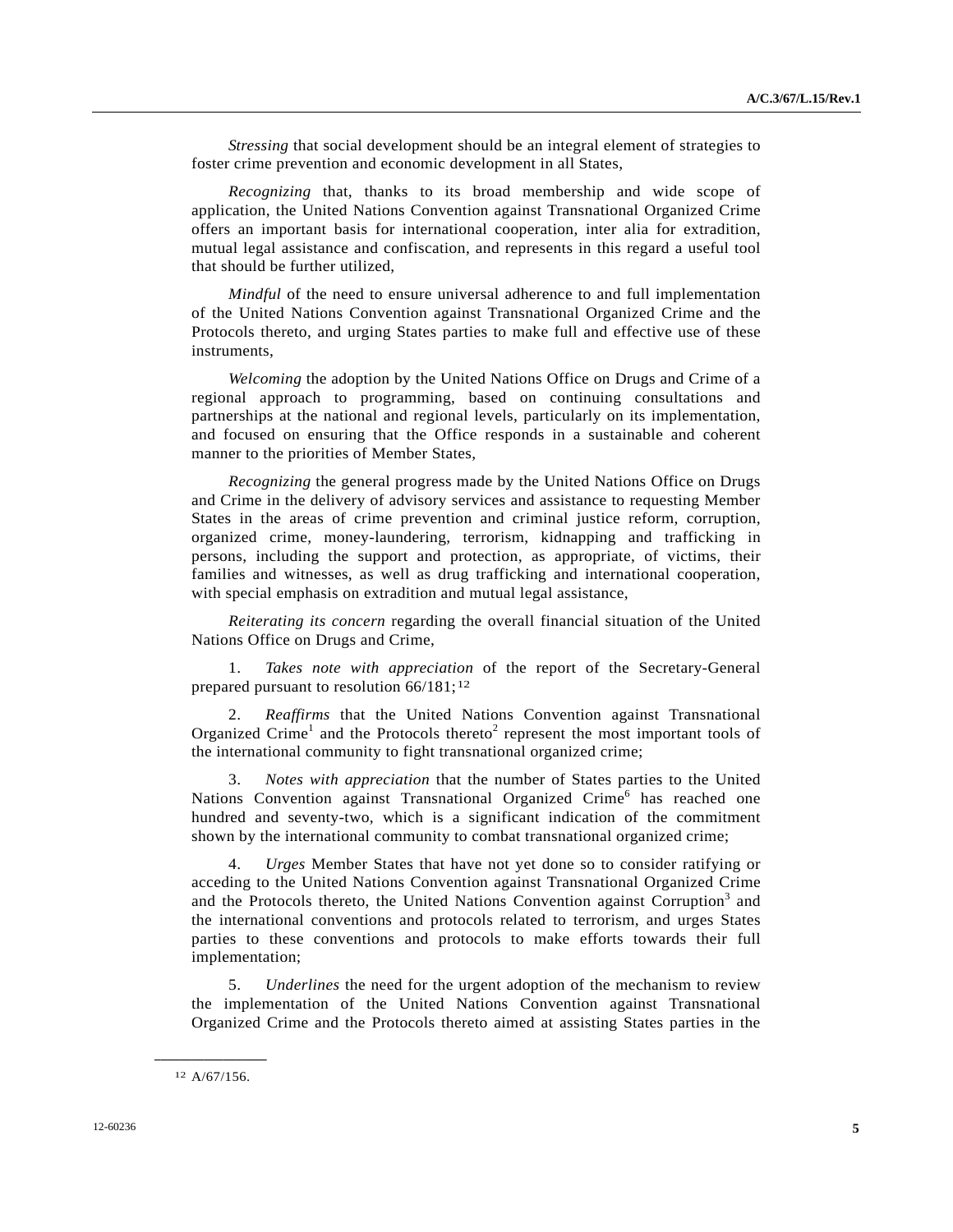implementation of the Convention and the Protocols thereto, urges States parties to continue to be actively engaged in this endeavour, on the basis of the work already accomplished by the open-ended intergovernmental working group on the review of the implementation of the United Nations Convention against Transnational Organized Crime and the Protocols thereto, and encourages Member States and the United Nations Office on Drugs and Crime to facilitate technical assistance for the purposes of the implementation of the Convention and Protocols thereto, taking into account the tools developed for such purposes, such as the omnibus self-assessment checklist, among others;

 6. *Notes with appreciation* the work of the open-ended intergovernmental expert group to conduct a comprehensive study of the problem of cybercrime and responses to it by Member States, the international community and the private sector, including the exchange of information on national legislation, best practices, technical assistance and international cooperation, with a view to examining options to strengthen existing and to propose new national and international, legal or other responses to cybercrime, and encourages the expert group to enhance its efforts to complete its work and to present the outcome of the study to the Commission on Crime Prevention and Criminal Justice in due course;

 7. *Reaffirms* the importance of the United Nations crime prevention and criminal justice programme in promoting effective action to strengthen international cooperation in crime prevention and criminal justice, as well as of the work of the United Nations Office on Drugs and Crime in the fulfilment of its mandate in crime prevention and criminal justice, including providing to Member States, upon request and as a matter of high priority, technical cooperation, advisory services and other forms of assistance, and coordinating with and complementing the work of all relevant and competent United Nations bodies and offices;

 8. *Recommends* that Member States, as appropriate to their national contexts, adopt a comprehensive and integrated approach to crime prevention and criminal justice reform, based on baseline assessments and data collection and focusing on all sectors of the justice system, and develop crime prevention policies, strategies and programmes, and requests the United Nations Office on Drugs and Crime to continue to provide technical assistance, upon request, to Member States for this purpose;

 9. *Encourages* all States to have national and local action plans for crime prevention in order to take into account, in a comprehensive, integrated and participatory manner, inter alia, factors that place certain populations and places at higher risk of victimization and/or of offending and to ensure that such plans are based on the best available evidence and good practices, and stresses that crime prevention should be considered an integral element of strategies to foster social and economic development in all States;

 10. *Calls upon* Member States to strengthen their efforts to cooperate, as appropriate, at the bilateral, subregional, regional and international levels to counter transnational organized crime effectively;

 11. *Requests* the United Nations Office on Drugs and Crime to enhance its efforts, within existing resources and within its mandate, in providing technical assistance and advisory services for the implementation of its regional and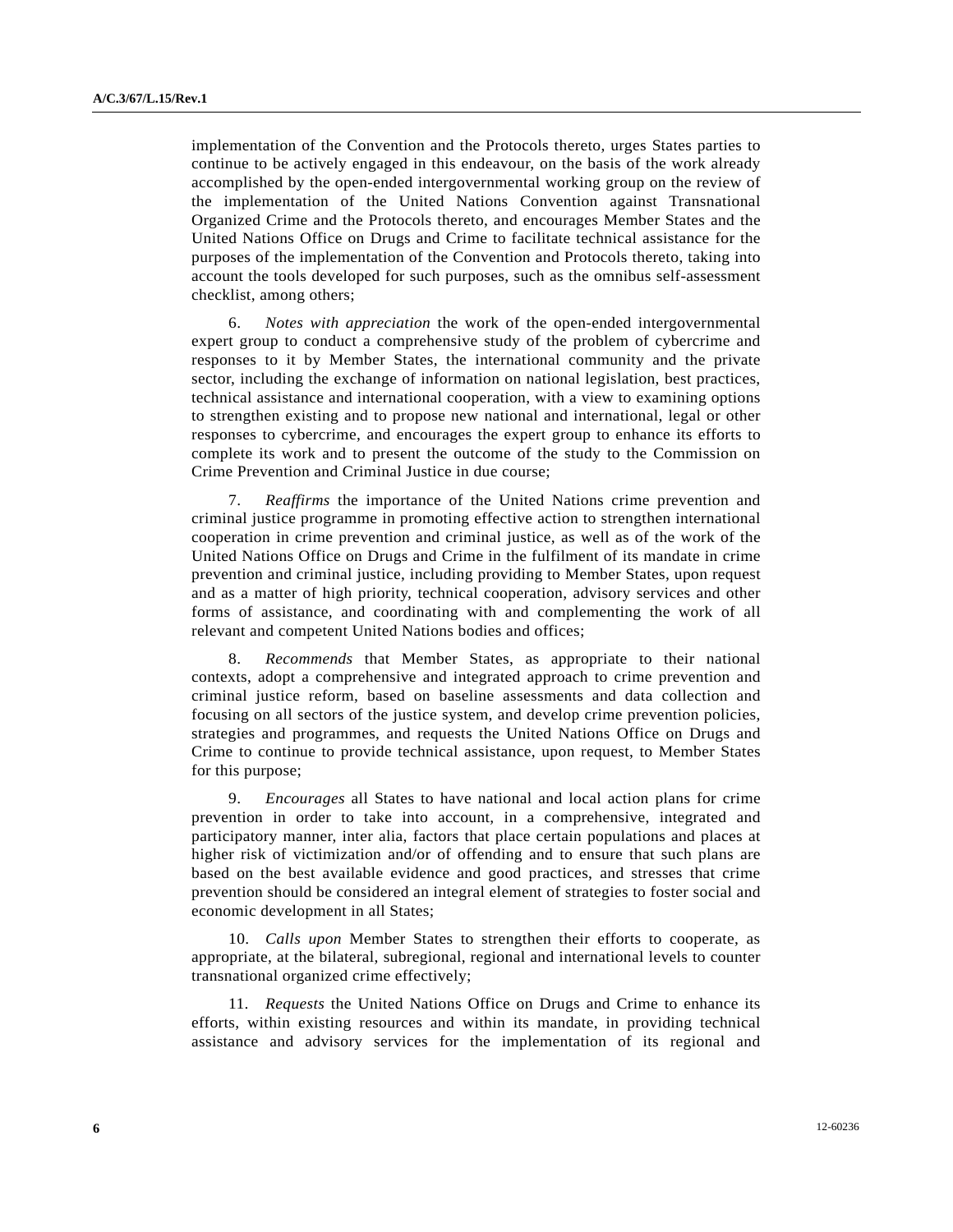subregional programmes in a coordinated manner with relevant Member States and regional and subregional organizations;

 12. *Also requests* the United Nations Office on Drugs and Crime to continue to provide, within its mandate, technical assistance to Member States, upon their request, in the areas of crime prevention and criminal justice, with a view to strengthening the capacity of national criminal justice systems to investigate and prosecute all forms of crime, to protect the human rights and fundamental freedoms of defendants, as well as the legitimate interests of victims and witnesses, and to ensure access to effective legal aid in criminal justice systems;

 13. *Welcomes* the report of the Working Group on the Smuggling of Migrants<sup>[13](#page-6-0)</sup> held in Vienna from 30 May to 1 June 2012, and encourages States parties to implement the recommendations contained therein;

 14. *Urges* the United Nations Office on Drugs and Crime to continue to provide technical assistance to Member States to combat money-laundering and the financing of terrorism through the Global Programme against Money-Laundering, Proceeds of Crime and the Financing of Terrorism, in accordance with United Nations-related instruments and internationally accepted standards, including, where applicable, recommendations of relevant intergovernmental bodies, inter alia, the Financial Action Task Force and relevant initiatives of regional, interregional and multilateral organizations against money-laundering;

 15. *Urges* Member States to strengthen bilateral, regional and international cooperation to enable the return of assets illicitly acquired from corruption to the countries of origin, upon their request, in accordance with the provisions of the United Nations Convention against Corruption for asset recovery, in particular chapter V, requests the United Nations Office on Drugs and Crime, within its existing mandate, to continue providing assistance to bilateral, regional and international efforts for that purpose, and also urges Member States to combat and penalize corruption, as well as the laundering of its proceeds;

 16. *Calls upon* States parties to the United Nations Convention against Corruption to give particular and timely consideration to the execution of requests for international mutual legal assistance, particularly those related to the States concerned in the Middle East and North Africa, as well as to other requesting States in need of urgent action, and to ensure that the competent authorities of the requesting States have adequate resources to execute the requests, taking into account the particular importance of the recovery of the assets for sustainable development and stability;

 17. *Requests* the United Nations Office on Drugs and Crime to continue to foster international and regional cooperation, including by facilitating the development of regional networks active in the field of legal and law enforcement cooperation in the fight against transnational organized crime, where appropriate, and by promoting cooperation among all such networks, including by providing technical assistance where it is required;

 18. *Urges* the United Nations Office on Drugs and Crime to increase collaboration with intergovernmental, international and regional organizations that have transnational organized crime mandates, as appropriate, in order to share best

<span id="page-6-0"></span><sup>13</sup> CTOC/COP/WG.7/2012/6.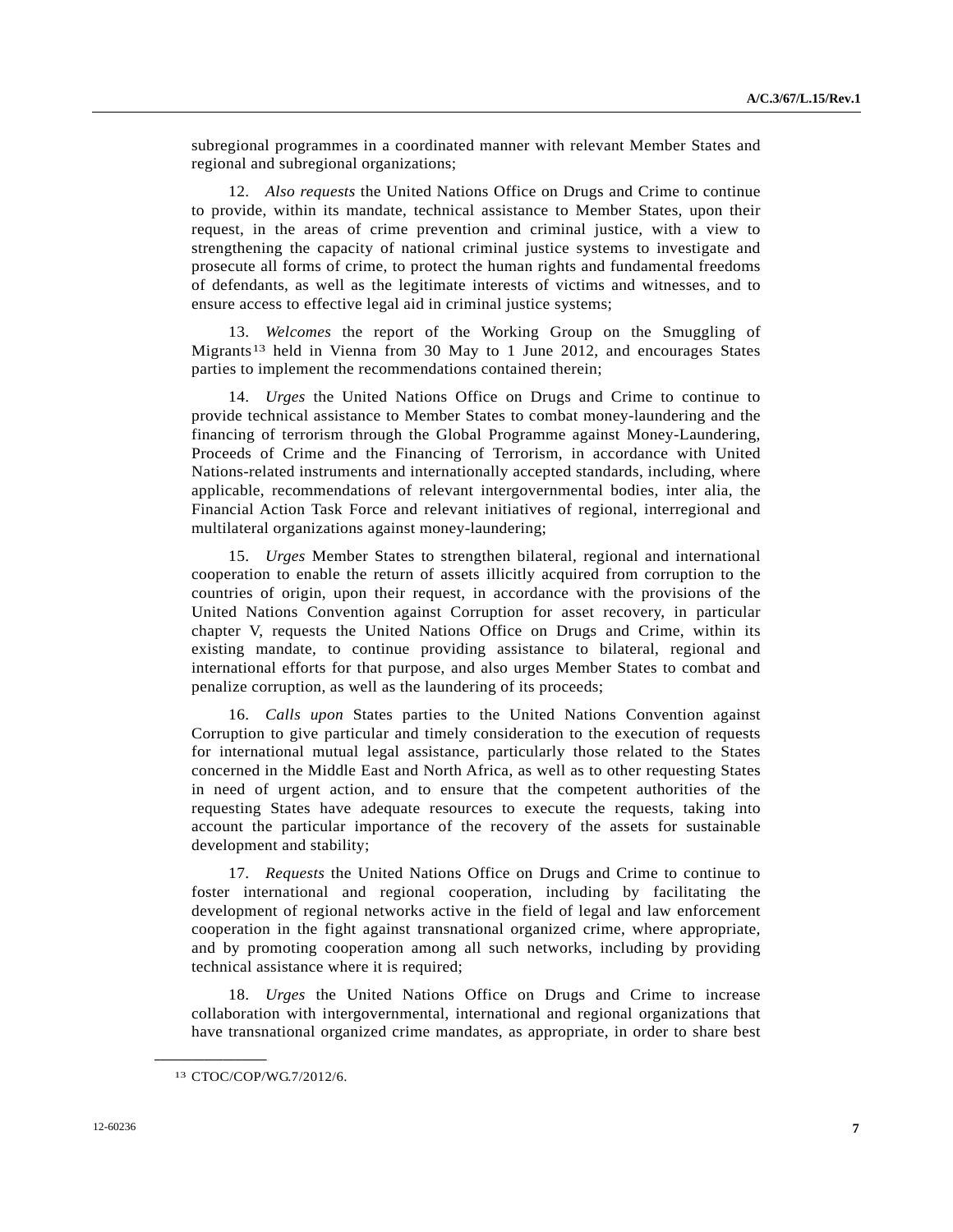practices, foster cooperation and take advantage of their unique and comparative advantage;

 19. *Recognizes* the efforts made by the United Nations Office on Drugs and Crime to assist Member States in developing abilities and strengthening their capacity to prevent and combat kidnapping, and requests the Office to continue to provide technical assistance with a view to fostering international cooperation, in particular mutual legal assistance, aimed at countering effectively this growing serious crime;

 20. *Draws attention* to the emerging policy issues identified in the report of the Secretary-General on the implementation of the mandates of the United Nations crime prevention and criminal justice programme, $12$  with particular reference to the technical cooperation activities of the United Nations Office on Drugs and Crime, namely, piracy, cybercrime, the use of new information technologies to abuse and exploit children, trafficking in cultural property, illicit financial flows, environmental crime, including illicit trafficking in endangered species of wild fauna and flora, as well as identity-related crime, and invites the Office to explore, within its mandate, ways and means of addressing those issues, bearing in mind Economic and Social Council resolution 2012/12 on the strategy for the period 2012-2015 for the Office;

 21. *Requests* the United Nations Office on Drugs and Crime, within its existing mandate, to continue strengthening the regular collection, analysis and dissemination of accurate, reliable and comparable data and information, and strongly encourages Member States to share such data and information with the United Nations Office on Drugs and Crime;

 22. *Also requests* the United Nations Office on Drugs and Crime to continue developing, in close cooperation with Member States, technical and methodological tools and trend analyses and studies to enhance knowledge on crime trends and support Member States in designing appropriate responses in specific areas of crime, in particular in their transnational dimension, taking into account the need to make the best possible use of existing resources;

 23. *Urges* Member States and relevant international organizations to develop national and regional strategies, as appropriate, and other necessary measures, in cooperation with the United Nations crime prevention and criminal justice programme, to address effectively transnational organized crime, including trafficking in persons, smuggling of migrants and illicit manufacturing of and trafficking in firearms, as well as corruption and terrorism;

 24. *Urges* States parties to use the United Nations Convention against Transnational Organized Crime for broad cooperation in preventing and combating all forms and aspects of trafficking in cultural property and related offences, especially in returning such proceeds of crime or property to their legitimate owners, in accordance with article 14, paragraph 2, of the Convention, and invites States parties to exchange information on all forms and aspects of trafficking in cultural property and related offences, in accordance with their national laws, and to coordinate administrative and other measures taken, as appropriate, for the prevention, early detection and punishment of such offences;

 25. *Urges* the United Nations Office on Drugs and Crime to continue to assist Member States, upon request, in combating the illicit trafficking in firearms,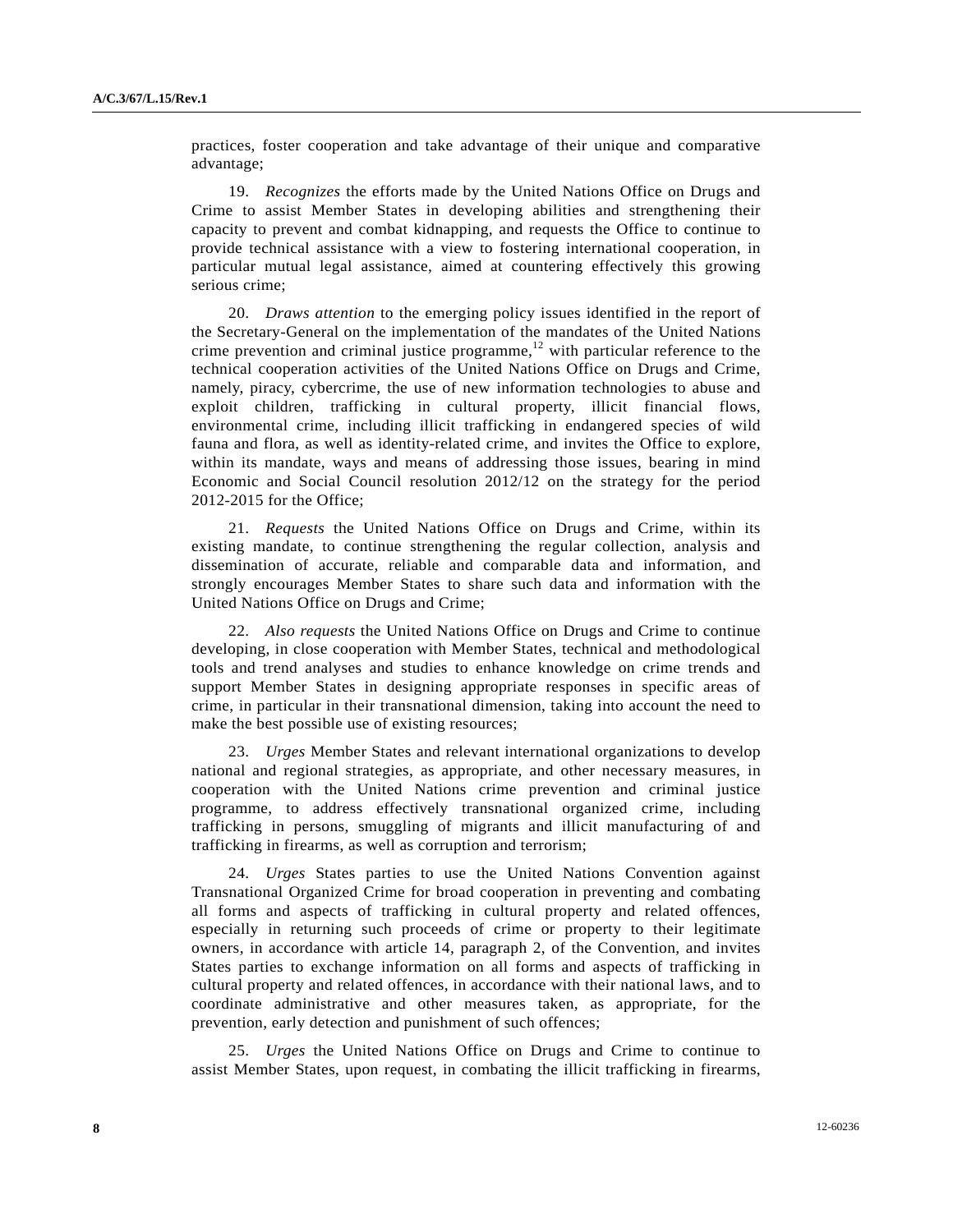their parts and components and ammunition, and to support them in their efforts to address its links with other forms of transnational organized crime, through, inter alia, technical assistance;

 26. *Reaffirms* the importance of the United Nations Office on Drugs and Crime and its regional offices in building capacity at the local level in the fight against transnational organized crime and drug trafficking, and urges the Office to consider regional vulnerabilities, projects and impact in the fight against transnational organized crime, in particular in developing countries, when deciding to close and allocate offices, with a view to maintaining an effective level of support to national and regional efforts in those areas;

 27. *Encourages* Member States to support the United Nations Office on Drugs and Crime in continuing to provide targeted technical assistance, within its existing mandate, to enhance the capacity of affected States, upon their request, to combat piracy by sea, including by assisting Member States in creating an effective law enforcement response and strengthening their judicial capacity;

 28. *Notes* the progress achieved by the Conference of the Parties to the United Nations Convention against Transnational Organized Crime and the Conference of the States Parties to the United Nations Convention against Corruption in the implementation of their respective mandates, and also welcomes the outcome of the sixth session of the Conference of the Parties to the United Nations Convention against Transnational Organized Crime;

 29. *Encourages* States parties to continue to provide full support to the Conference of the Parties to the United Nations Convention against Transnational Organized Crime and the Conference of the States Parties to the United Nations Convention against Corruption, including providing information to the conferences regarding compliance with the treaties;

 30. *Requests* the Secretary-General to continue to provide the United Nations Office on Drugs and Crime with adequate resources to promote, in an effective manner, the implementation of the United Nations Convention against Transnational Organized Crime and the United Nations Convention against Corruption and to discharge its functions as the secretariat of the conferences of the parties to the conventions, the Commission on Crime Prevention and Criminal Justice and the Commission on Narcotic Drugs, in accordance with its mandate;

 31. *Urges* States parties to the United Nations Convention against Corruption to continue to provide full support to the review mechanism adopted by the Conference of the States Parties to the United Nations Convention against Corruption;

 32. *Encourages* Member States to give full effect to the resolutions on the prevention of corruption, on international cooperation and on asset recovery adopted by the Conference of the States Parties to the United Nations Convention against Corruption at its fourth session and to support the work carried out by its established subsidiary bodies in this respect;

 33. *Also encourages* Member States to strengthen international cooperation in combating transnational organized crime and to give full effect to the resolutions adopted by the Conference of the Parties to the United Nations Convention against Transnational Organized Crime at its sixth session;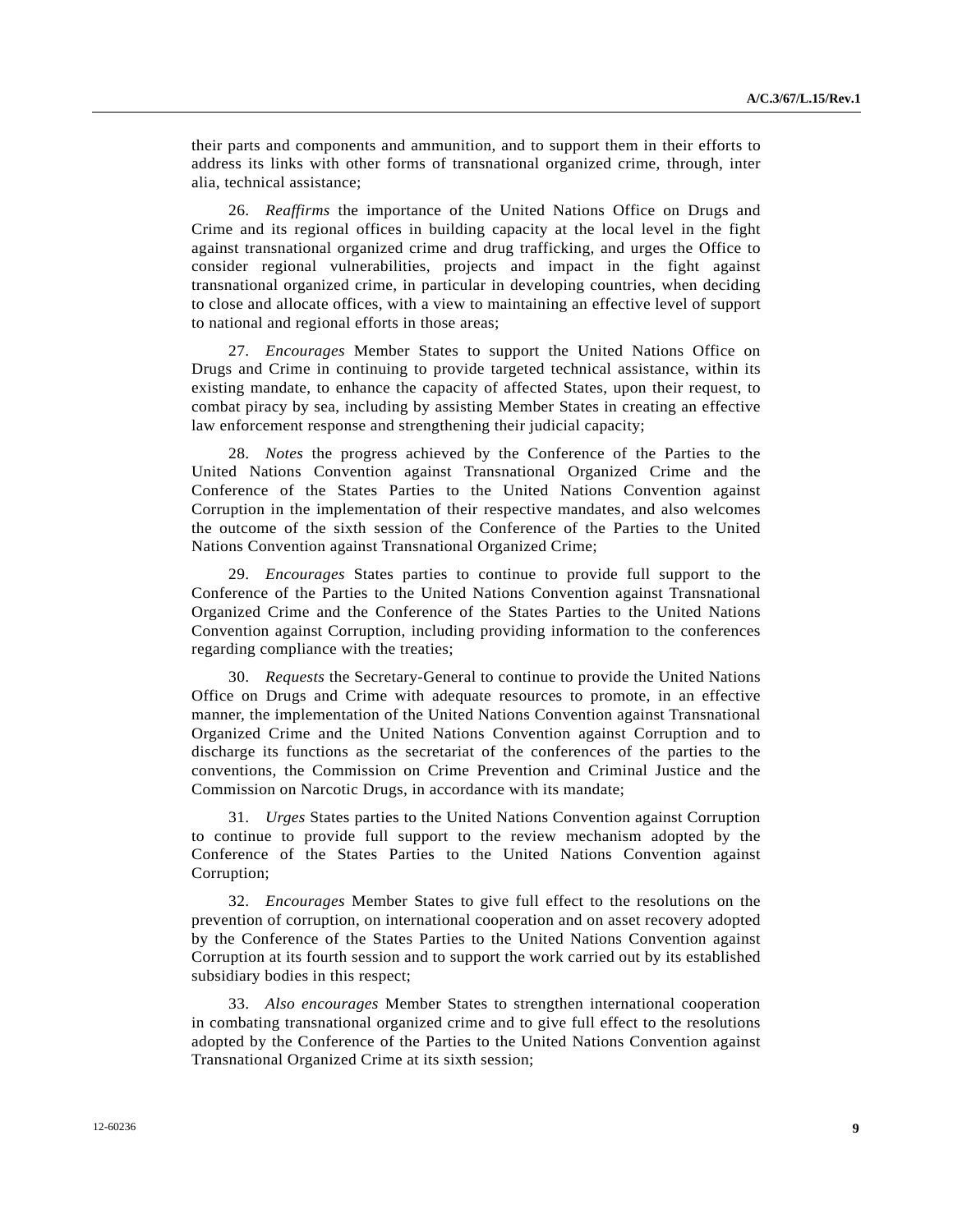34. *Reiterates its request* to the United Nations Office on Drugs and Crime to enhance its technical assistance to Member States, upon request, to strengthen international cooperation in preventing and combating terrorism through the facilitation of the ratification and implementation of the universal conventions and protocols related to terrorism, in close consultation with the Security Council Committee established pursuant to resolution 1373 (2001) concerning counterterrorism and its Executive Directorate, as well as to continue to contribute to the work of the Counter-Terrorism Implementation Task Force, and invites Member States to provide the Office with appropriate resources for its mandate;

 35. *Requests* that the United Nations Office on Drugs and Crime continue to provide technical assistance to Member States, upon request, to strengthen the rule of law, taking also into account the work undertaken by the Rule of Law Coordination and Resource Group of the Secretariat and other relevant United Nations bodies;

 36. *Notes with appreciation* the report of the open-ended intergovernmental expert group on strengthening access to legal aid in criminal justice systems on its meeting held in Vienna from [1](#page-9-0)6 to 18 November 2011,<sup>14</sup> and welcomes the adoption by the Economic and Social Council of the United Nations Principles and Guidelines on Access to Legal Aid in Criminal Justice Systems;[15](#page-9-1)

 37. *Encourages* Member States to take relevant measures, as appropriate to their national contexts, to ensure the diffusion, use and application of the United Nations standards and norms in crime prevention and criminal justice, including the consideration and, where they deem it necessary, dissemination of existing manuals and handbooks developed and published by the United Nations Office on Drugs and Crime;

 38. *Requests* the United Nations Office on Drugs and Crime, in collaboration and close consultation with Member States and within existing resources, to continue to support the enhancement of capacity and skills in the field of forensic sciences, including the setting of standards, and the development of technical assistance material for training, such as manuals, compilations of useful practices and guidelines and scientific and forensic reference material, for law enforcement officials and prosecution authorities, and to promote and facilitate the establishment and sustainability of regional networks of forensic science providers in order to enhance their expertise and capacity to prevent and combat transnational organized crime;

 39. *Reiterates* the importance of providing the United Nations crime prevention and criminal justice programme with sufficient, stable and predictable funding for the full implementation of its mandates, in conformity with the high priority accorded to it and in accordance with the increasing demand for its services, in particular with regard to the provision of increased assistance to developing countries, countries with economies in transition and countries emerging from conflict, in the area of crime prevention and criminal justice reform;

 40. *Requests* the Secretary-General to submit a report to the General Assembly at its sixty-eighth session on the implementation of the mandates of the

<span id="page-9-0"></span><sup>14</sup> E/CN.15/2012/17.

<span id="page-9-1"></span><sup>15</sup> Economic and Social Council resolution 2012/15.